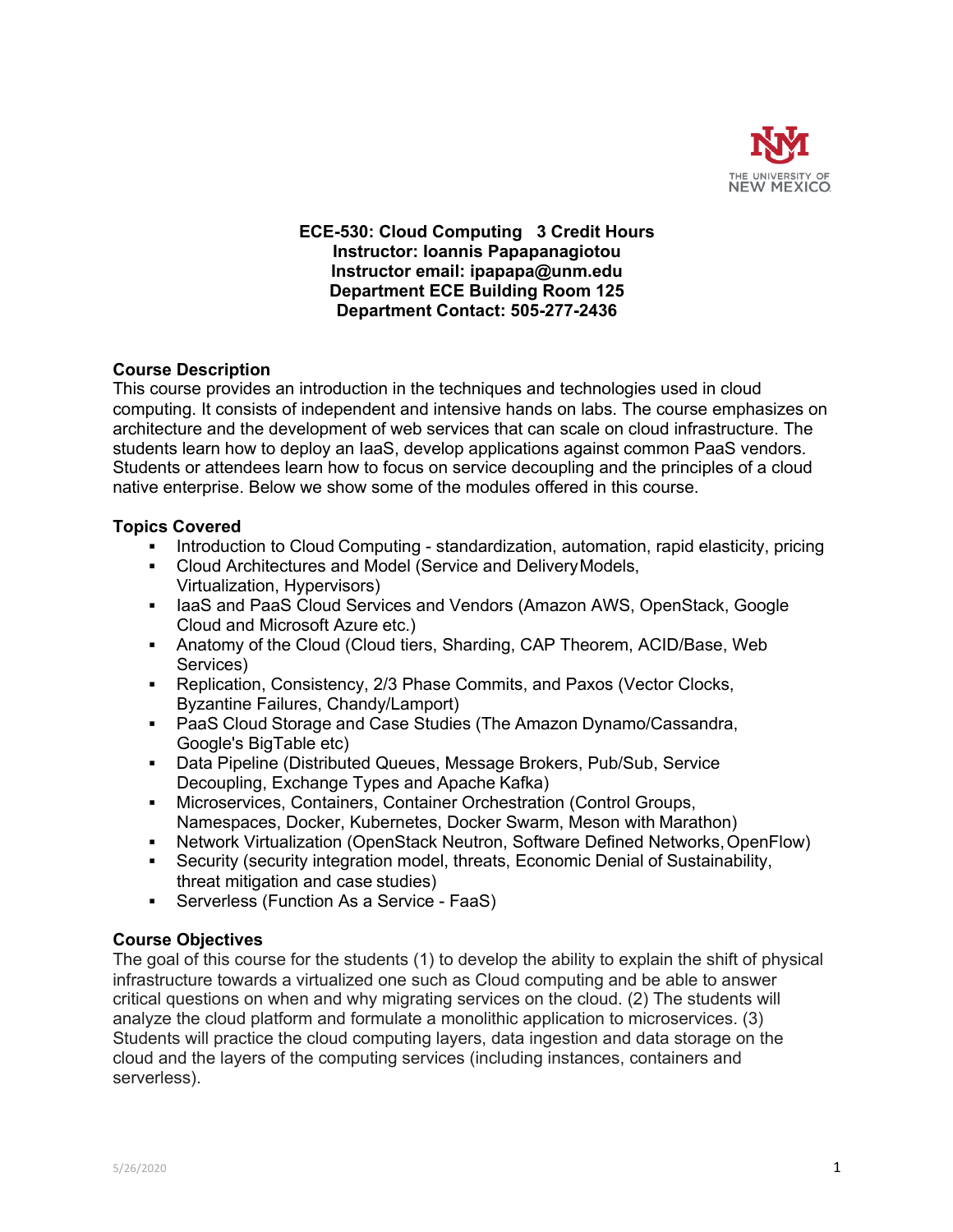### **Prerequisites and Co-requisites**

Graduate and or undergraduate course in computing networks (ECE 440 ECE 540 or equivalent) and Unix/Linux background. Background of Operating Systems (ECE 437 / CS 481, CS587) is not a requirement but it is good to have.

## **Technical Skills**

In order to participate and succeed in this class, you will need to be able to perform the following basic technical tasks:

- Use UNM Learn (help documentation located in "How to Use Learn" link on left course menu, and also at http://online.unm.edu/help/learn/students/ (URL) );
- Download and install a VM hypervisor such as VirtualBox/VMware Client and be able to spin up a Virtual Machine with a Linux OS;
- Be competent in working in a Unix/Linux environment;
- Interpret how computing resources are being used within the laptop and VM (e.g. CPU, RAM, Disk Drive etc.);
- Have technical expertise in IP addresses and subnets and have knowledge on how to configure them.

### **Technical Requirements**

A high-speed Internet connection is a requirement (Wireless/Wired).

### **Computer**

As the course puts strong emphasis on hands-on experiences and practical training in deploying cloud services, your assignments require you to use virtual resources. Hence, in addition to the above requirements, students are expected to have full access to a computer that meets or exceeds the following capabilities to accomplish the projects of this course:

- Processor with at least 2 cores (recommended is 4+ cores).
- Minimum 6 GB RAM (recommended is 8GB of RAM)
- Minimum 64GB free hard disk space
- OS that is supported by VirtualBox or VMware Client (Windows, Linux or Mac OS X)

We recommend that you install a hypervisor, such as VirtualBox or VMware Client. The above hardware requirements are for a smooth experience with the virtual machines. For more information on VirtualBox, refer to http://www.virtualbox.org/

For UNM Learn Technical Support: (505) 277-0857 (24/7) or use the "Create a Support Ticket" link in the course.

### **Web Conferencing**

Zoom will be used for this course for the office hours. The instructor will notify students 5 business days in advance for any optional office hours.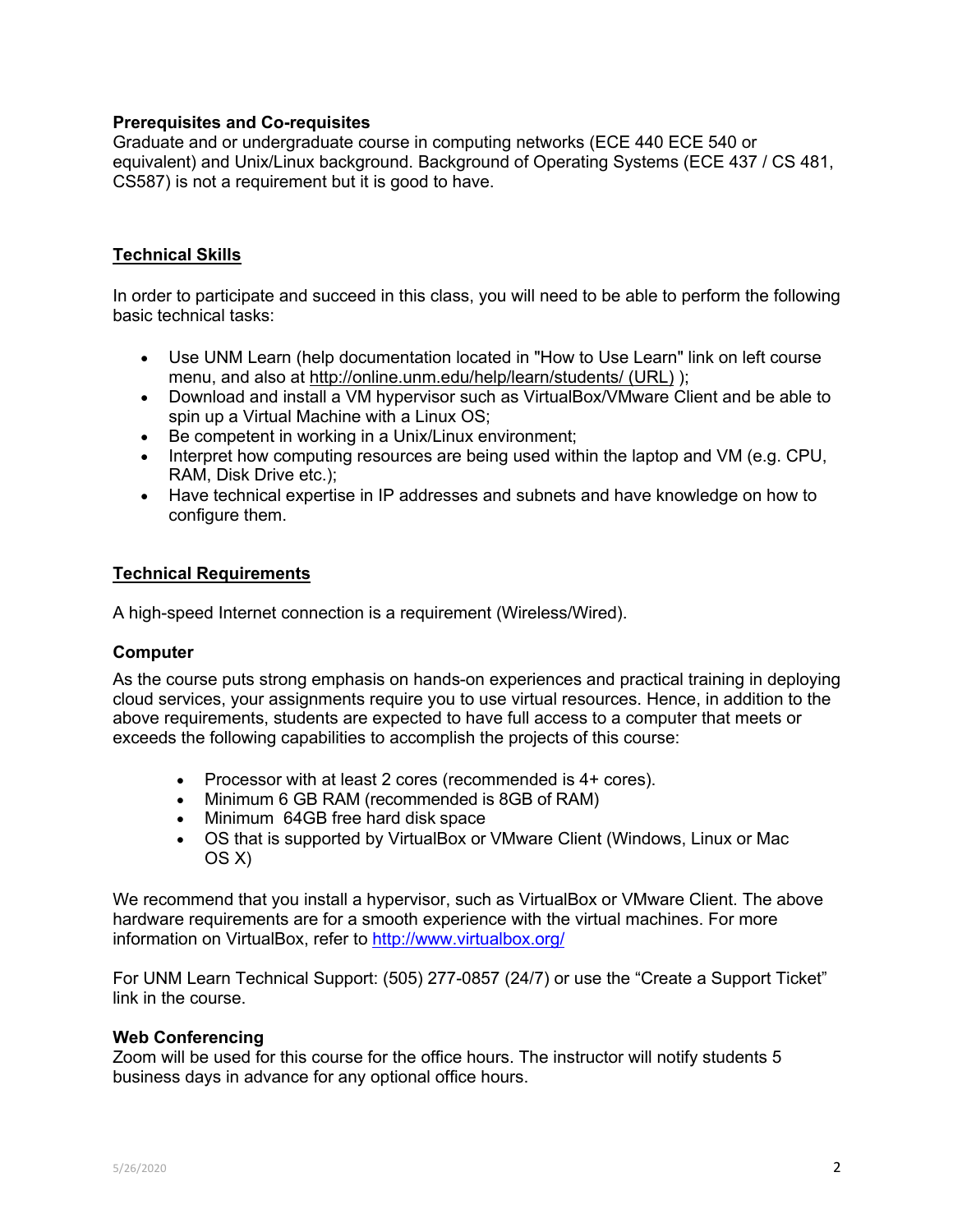For the online sessions, you will need:

- A USB headset with microphone. Headsets are widely available at stores that sell electronics, at the UNM Bookstore or online.
- A high-speed internet connection is highly recommended for these sessions. A wireless Internet connection may be used if successfully tested for audio quality prior to web conferencing.

**Tracking Course Activity** UNM Learn automatically records all students' activities including: your first and last access to the course, the pages you have accessed, the number of discussion messages you have read and sent, web conferencing, discussion text, and posted discussion topics. This data can be accessed by the instructor to evaluate class participation and to identify students having difficulty

# **Textbook and Supplemental Materials**

The instructors will provide the appropriate notes from the course. Additional articles and papers to read will be posted. I would highly recommend optionally buying the following book:

• Designing Data-Intensive Applications: The big ideas behind reliable, scalable and maintainable systems, By M Kleppmann, ISBN-13: 978-1449373320

There are a few other books in the domain for generic reading:

- *Architecting the Cloud: Design Decisions for Cloud Computing Service Models*  (SaaS, PaaS, and IaaS), By Kavis et.al, ISBN-13: 978-1118617618.
- *Distributed and Cloud Computing: From Parallel Processing to the Internet of Things*, By K. Hwang et al., Elsevier 2012, ISBN-13: 978-0123858801
- *Docker Up and Runnin*g, By Matthias et al., ISBN-13: 978-1491917572

## **Coursework and Participation**

## **Instructor Response Time**

Course messages are checked daily Monday through Friday and all messages will be responded to within 72 hours. If you do not hear from the instructor within 72 hours, please send your message again.

Posting of grades: Grades of submitted work will be posted and available via My Grades in Learn within five (5) business days of the due date.

### **Procedures for Completing Coursework**

- For remote exams, we will use UNM Learn.
- There will be no makeup exams or homework.
	- Late submissions will lose 10% of the corresponding grade of the submission per 24h.
- All written work needs to be submitted online. If you have difficulty using UNM Learn, please create a support ticket (using the course menu) and notify your instructor as well.

### **Assignments**

### **Exemplar assignments (more information can be found on UNM Learn):**

- Quizzes per module
- Compare and contrast public cloud providers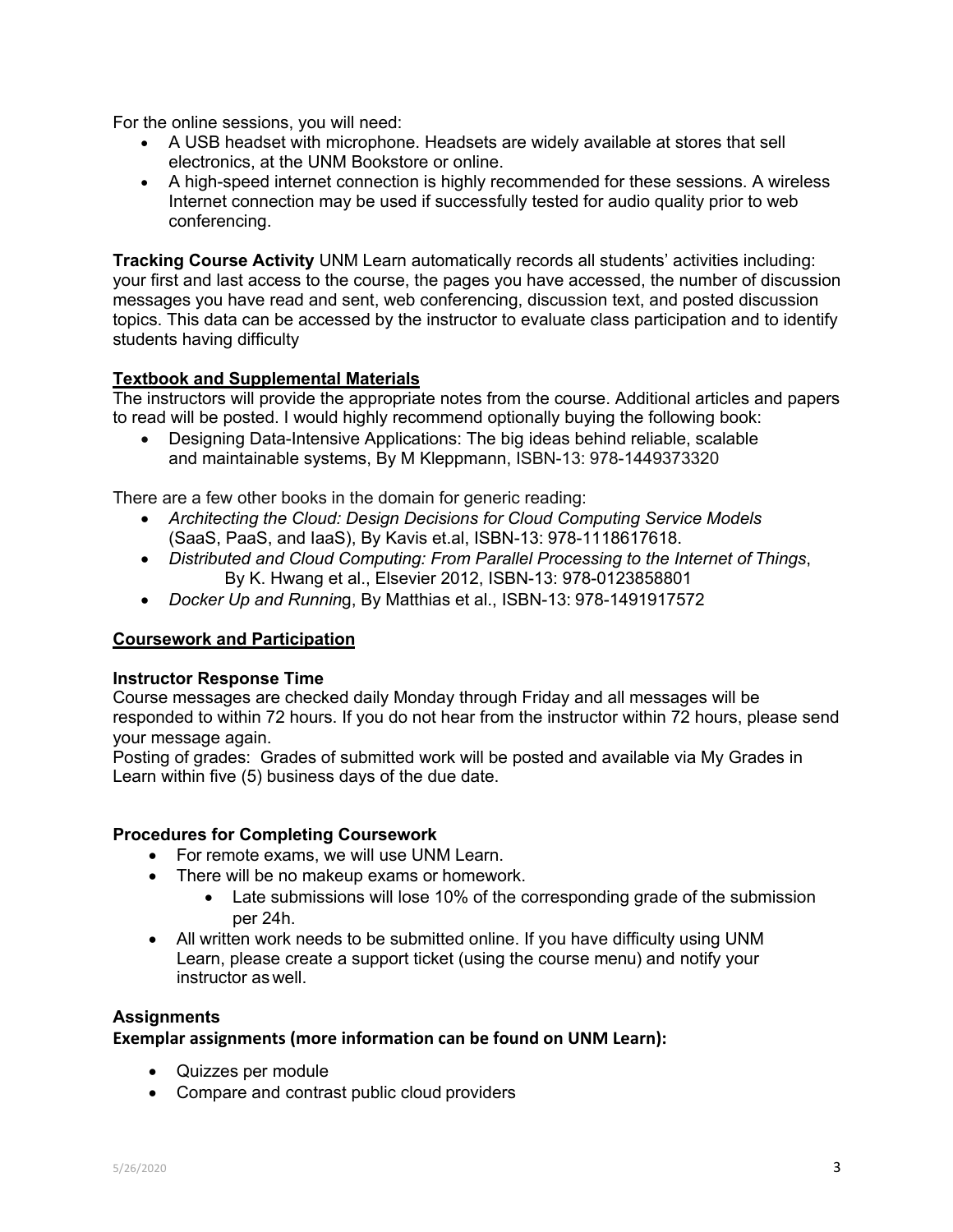- Deploy an IaaS
- Learn microservices and container deployments
- Distributed systems on Containers

## **Expectations for Participation**

### **Student Expectations:**

- time required (10-18 hrs per week)
- students are expected to learn how to navigate in Learn
- students are expected to communicate with one another in team projects
- students are expected to keep abreast of course announcements
- students are expected to use the Learn course messages as opposed to a personal email address
- students are expected to keep instructor informed of class related problems, or problems that may prevent the student from full participation
- students are expected to address technical problems immediately
- students are expected to observe course netiquette at all times
- Students are expected to learn how to navigate in UNM Learn before the beginning of the course
- Students are expected to monitor UNM Learn for announcements on bi-weekly basis
- Students are expected to check their emails once every 24h and course messages once every 48h.

•

### **Netiquette**

- Netiquette refers to a set of guidelines in online communication that help to ensure positive interactions. These guidelines seek to keep this online class a positive learning environment for everyone.
- Link to Netiquette document

## **Grading Procedures**

- Hands on Lab/Homework (total 4 10% each): 40%
- Assignments (Quizzes & Reading Assignments): 40%
- Midterm Exam: 20%
- (no final exam)

### **Grading Scale**

### **Undergraduate grading scale**

| A+ [97-100+ | $B + [87-90)$ | C+ [77-80)    | D+ [67-70) |               |
|-------------|---------------|---------------|------------|---------------|
| A (94-97)   | B (84-87)     | C [74-77)     | D [64-67)  |               |
| A- (90-94)  | B- (80-84)    | $C - [70-74]$ | D- (60-64) | F 59 or Below |

### **Graduate grading scale**

| A+ [97-100+ | $B + [87-90)$ | $C+$ [77-80) | $F$ [0-74) |
|-------------|---------------|--------------|------------|
| A [94-97)   | B (84-87)     | C $[74-77]$  |            |
| A- (90-94)  | $B - [80-84]$ |              |            |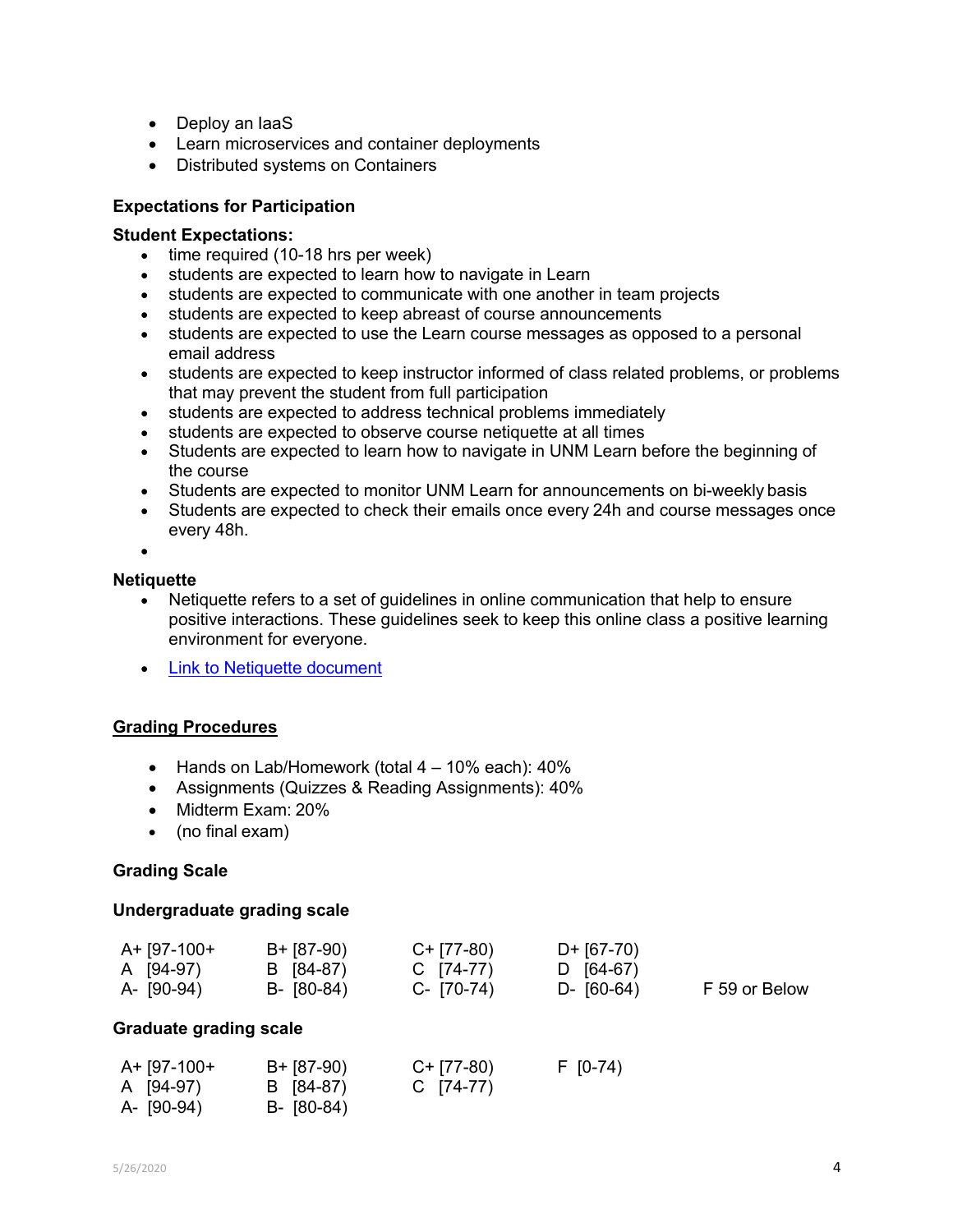# **UNM Policies**

### **Title IX: Gender Discrimination**

In an effort to meet obligations under Title IX, UNM faculty, Teaching Assistants, and Graduate Assistants are considered "responsible employees" by the Department of Education (see pg 1- 2, https://www2.ed.gov/about/offices/list/ocr/docs/qa-title-ix-201709.pdf. This designation requires that any report of gender discrimination which includes sexual harassment, sexual misconduct and sexual violence made to a faculty member, TA, or GA must be reported to the Title IX Coordinator at the Office of Equal Opportunity (oeo.unm.edu (URL)). For more information on the campus policy regarding sexual misconduct, see: https://policy.unm.edu/university-policies/2000/2740.html (URL)

### **Copyright Issues**

All materials in this course fall under copyright laws and should not be downloaded, distributed, or used by students for any purpose outside this course.

### **Accessibility**

The American with Disabilities Act (ADA) is a federal anti-discrimination statute that provides comprehensive civil rights protection for persons with disabilities. Among other things, this legislation requires that all students with disabilities be guaranteed a learning environment that provides for reasonable accommodations of their disabilities. If you have a disability requiring accommodation, please contact the UNM Accessibility Resource Center in 2021 Mesa Vista Hall at 277-3506 or http://arc.unm.edu/ (URL) . Information about your disability is confidential.

- Blackboard's Accessibility statement: http://www.blackboard.com/accessibility.aspx (URL)
- Microsoft: https://www.microsoft.com/enable/microsoft/mission.aspx (URL)

### **Academic Misconduct**

You should be familiar with UNM's Policy on Academic Dishonesty (URL) and the Student Code of Conduct (URL) which outline academic misconduct defined as plagiarism, cheating, fabrication, or facilitating any such act.

### **Drop Policy:**

This course falls under all UNM policies for last day to drop courses, etc. Please see the student information or the UNM Course Catalog for information on UNM services and policies. Please see the UNM academic calendar for course dates, the last day to drop courses without penalty, and for financial disenrollment dates.

**Contingency for course-wide system failure**: Learn has regularly scheduled updates during which time the system is down. This course has been designed to avoid due dates or times that conflict with these updates, but you should plan to do your course work around those scheduled times. Unexpected system outages are rare, but if they occur, I will advise everyone on how to proceed.

### **UNM Resources**